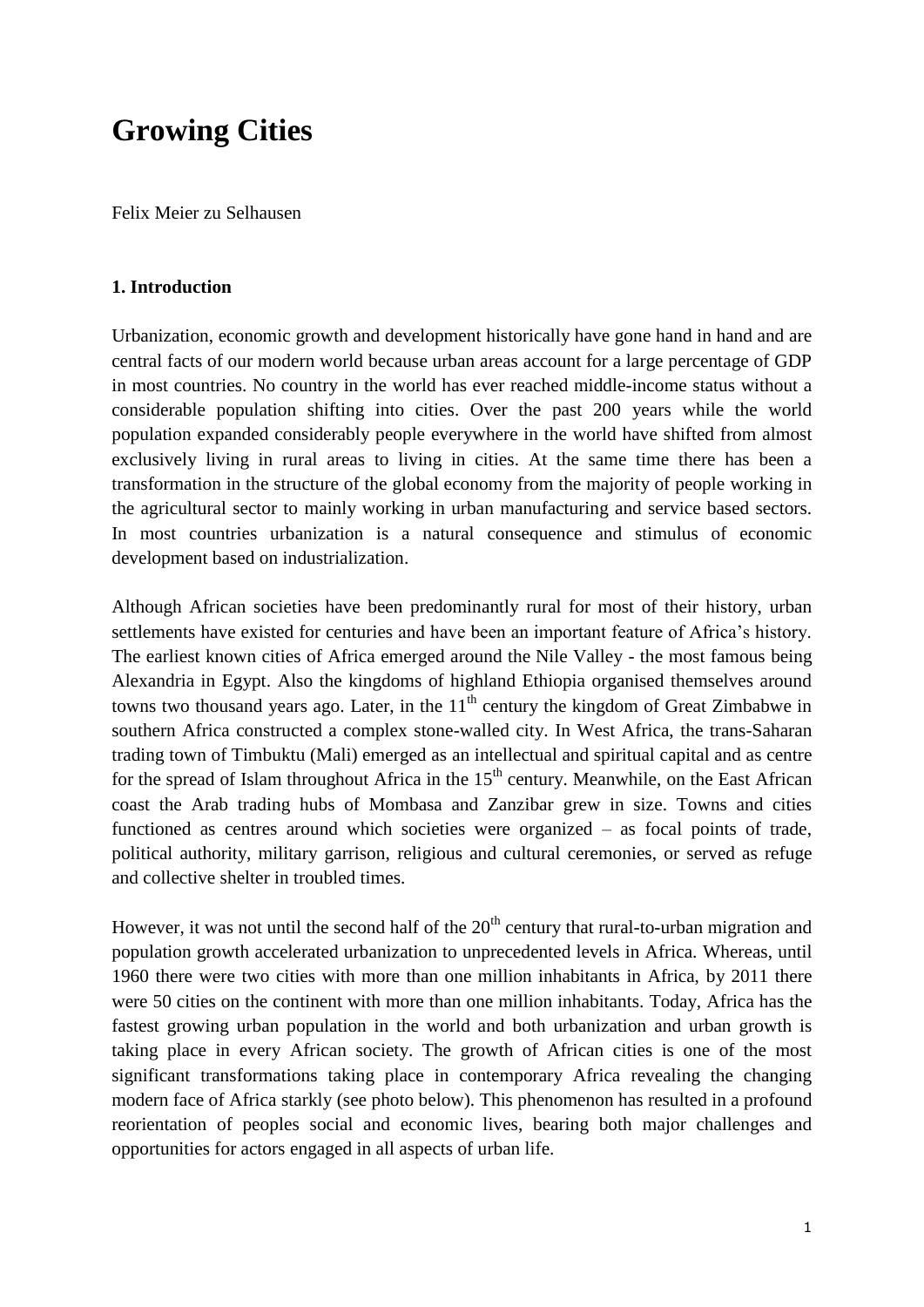

*The modern face of Africa - Nairobi skyline (Kenya)*

The main purpose of this chapter is to present the urban dynamic for Africa in a global perspective and to explain the causes and consequences of urbanization and urban growth for African countries. The following section sets-off by introducing some of the key-concepts and explaining the processes behind urbanization. Section 3 reviews the historical origins of urban settlements in Africa and compares Africa's urban development in a long-term perspective with other regions in the world. This is followed by a discussion of the economic aspects associated with urbanization. Section 5 explores what drives urbanization in Africa, while Section 6 examines some of the opportunities and consequences of growing cities in Africa. Finally, we conclude by summarizing the lessons from this chapter.

## **2. Key concepts of urbanization**

We know what we mean when we say "I live in a city" or "I am moving to a city" because we have certain images of cities in our mind: its bright lights at night, the busy shopping centres, the tall buildings or even the traffic jams. But how do we define places as urban and how do we distinguish a city from a "town" or a "village"? To begin with, the definition for what constitutes an "urban area" varies considerably in different parts of the world. The major institution that documents both population and urban growth is the United Nations. In preparing estimates of the urban population, the United Nations relies on data produced by national statistical offices in all countries in the world. However, each country uses different criteria in order to distinguish urban from rural areas, and thus a standardized definition does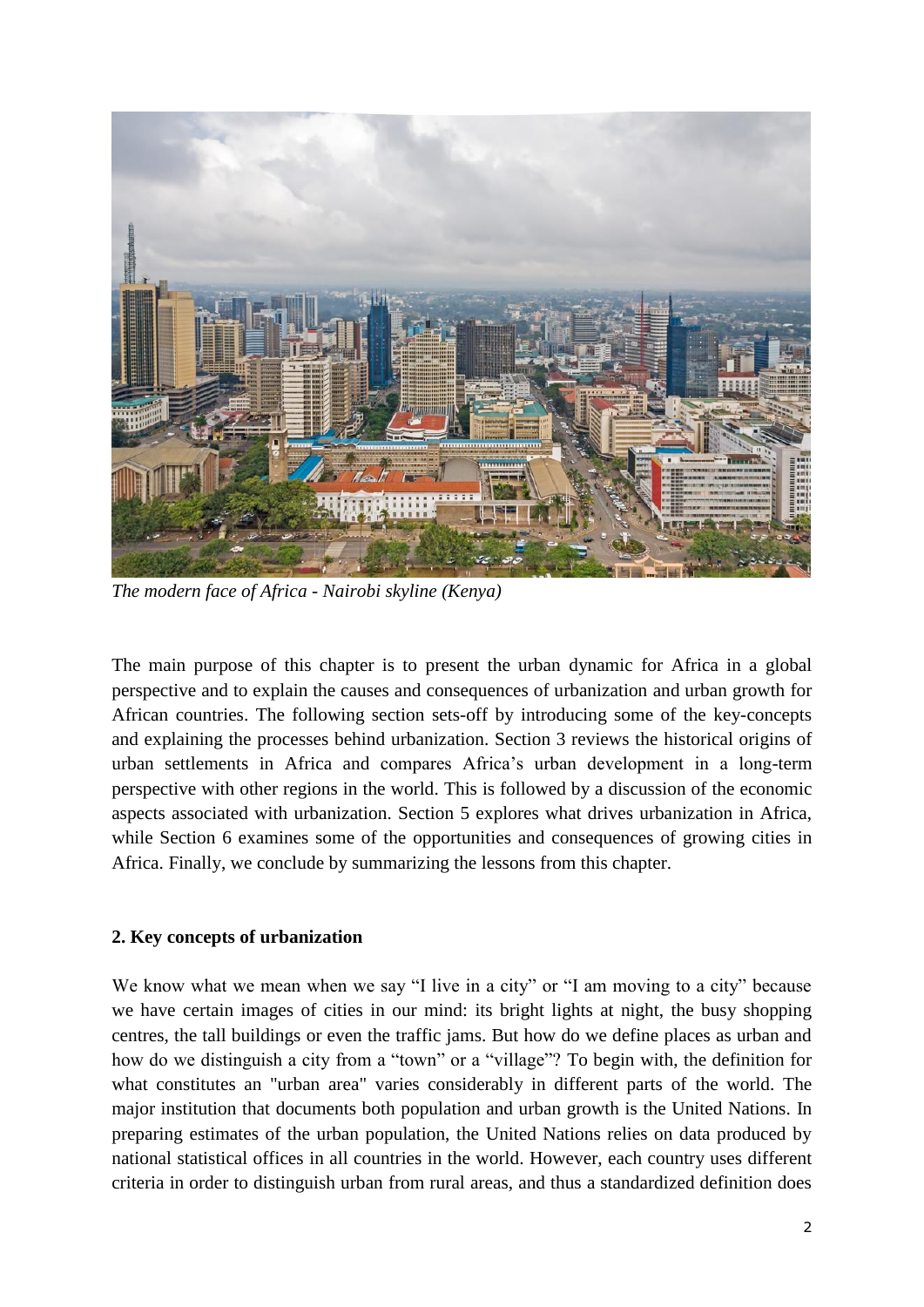not exist despite international efforts. The majority of countries define urban areas applying certain requirements regarding the density of settlement, population size or the share of a population employed in agriculture. Also for African countries the definition of urban areas varies. For example statistical offices in Botswana and Zambia define an urban area as settlements of 5,000 or more inhabitants of which the majority is not employed in the agricultural sector, while in Ethiopia and Liberia urban areas are classified as places of more than 2,000 inhabitants. However, there is agreement that urban areas are characterized by higher population densities than rural areas, which means that many people are concentrated in a small space rather than being spread out over a large territory.

Let us continue by clarifying and distinguishing the concepts of *urbanization* and *urban growth* as both terms will be used repeatedly henceforth. The term *urbanization* refers to the process whereby an increasing percentage of a country's population comes to live in urban areas (i.e. towns or cities). Urbanization occurs when the urban population grows at a faster rate than the rural population. In other words, if the rural population and the urban population grow at the same pace, the rate of urbanization will not change. The principal source of this process of urbanization is people migrating out of rural areas to come to live and work in urban areas.

The term *urban growth* is used to refer to the percentage change in the total number of people living in urban areas from year to year. In Africa urban growth is caused by three factors: natural population increase among city residents; migration to cities from rural areas; and statistical reclassification of previously rural areas as urban, as they became built up. In theory it is possible for a country to experience urban growth without urbanization. This is the case, if the number of people living in urban areas is increasing, but at either the same or slower rate than the rural population. However, this is rare and over the past decades the majority of world regions have seen urban growth and urbanization simultaneously.





*Source: Derived from United Nations (2012)*

The urban growth process (from human settlement to cities) is simplified and summarized in Figure 1. The urban growth process entails the process from human settlements becoming villages, villages growing into towns, and towns being transformed into cities. First, when the urban sector is relatively small (e.g. village) – rural-to-urban migration is the principal contributor to urban growth. However, as the urban sector becomes larger, urban natural population increase tends to play the greater role for urban growth (unlike urbanization). An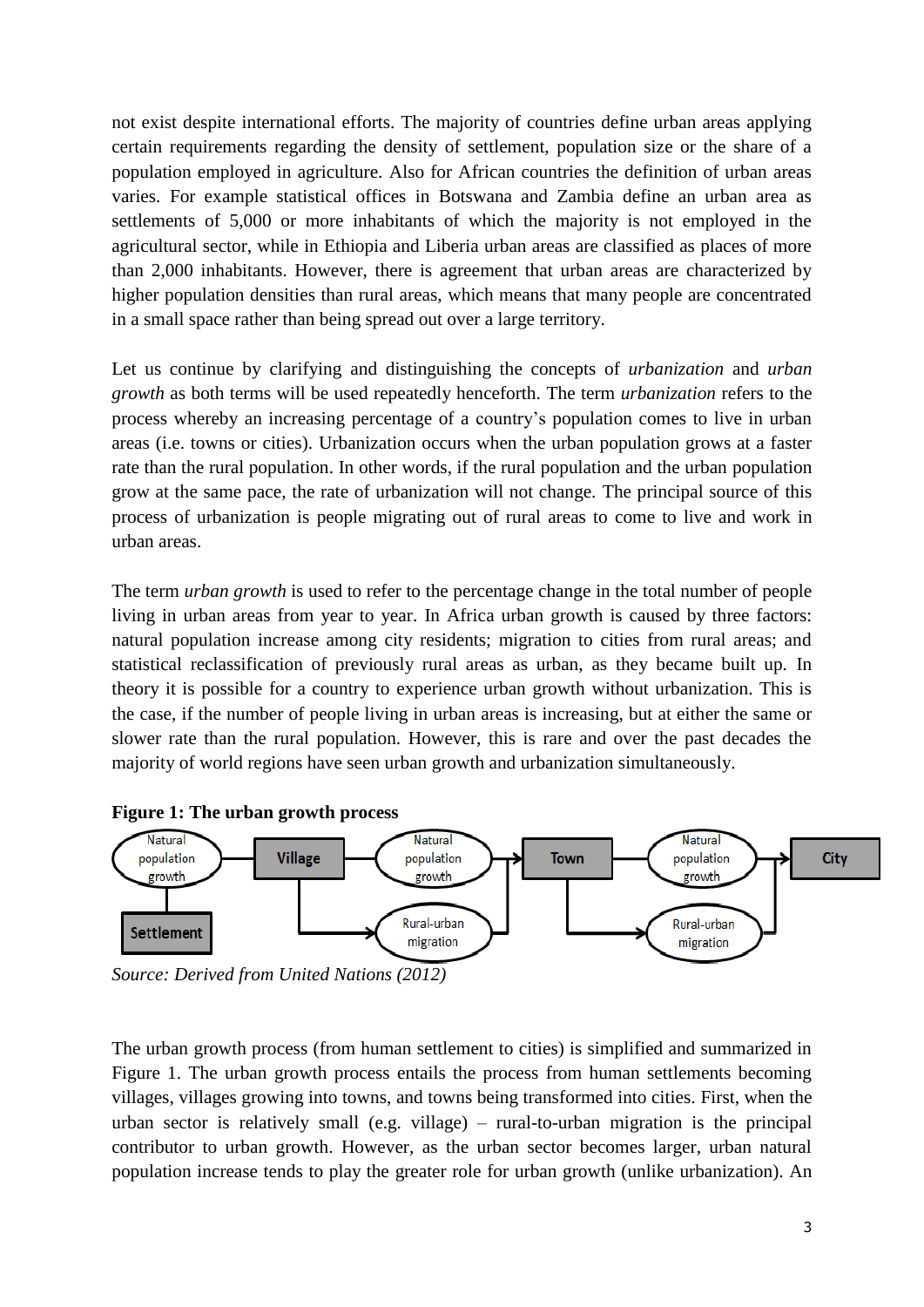increase of the natural urban population occurs when the number of births is greater than the number of deaths within an urban population. In the past urban areas often tended to have higher death rates than rural areas. About 400 years ago, in Europe it was not uncommon that the death rate was even higher than the birth rate, causing the urban natural population to decrease. The reason was that *infectious diseases* were the main causes of death and that these diseases tended to spread more rapidly in towns where people lived in close proximity and social interaction. Until today rudimentary water and sanitation infrastructure can turn urban areas into breeding grounds for bacteria. For example, the outbreak of cholera (caused by water contamination) has been most common in slum areas of cities. In addition, the standing water of open sewage systems offers a breeding ground for anopheles mosquitoes, the carriers of malaria.

Moreover, many people living close together may result into *urban congestion,* referring to the many cars and motorbikes on the roads that cause considerable air-pollution and bring cities to a standstill in particular during morning and evening rush hours. Moreover, industries' and cars' high concentration of suspended smoke and dust from fuel combustion adversely affects the quality of air that people breathe and therefore can affect human health.

On the other extreme, living close together bears important advantages for industries. When factories and people are located near each other in cities, they can benefit in various ways. Factories tend to locate in urban areas in order to benefit from *economies of scale* and the existence of a sizable and growing market to sell their produce and take advantage of the transport infrastructure for distributing their produce nationally and exporting it to other countries. The term economies of scale, describes the benefits that factories obtain when locating their economic activities close to each other. As a result of related factories grouping in urban areas, their production costs may decline significantly, because if there is a network of many factories in the same area, this attracts other businesses to establish and supply the latter with production materials and customers than a single firm could alone. As a result of more factories in related industries locating close to each other (or 'agglomerating'), makes production cheaper for factories which can be a major contributing factor for the growth of cities and wage employment.

## **3. African urbanization in a global and historical perspective**

Historically, widespread urbanization is a recent phenomenon of economic development in our world. Today, different countries stand at different stages of urbanization and economic development. However, the world's urban population remained small and unchanged for thousands of years, before experiencing a rapid and sustained expansion beginning in the late  $19<sup>th</sup>$  century.

Figure 2 portrays that in 1800 about 6 percent of humanity in the world lived in urban areas. London was the only city in the world with a population of one million. Only since 1800 people moved from rural areas into cities in greater numbers than ever before. The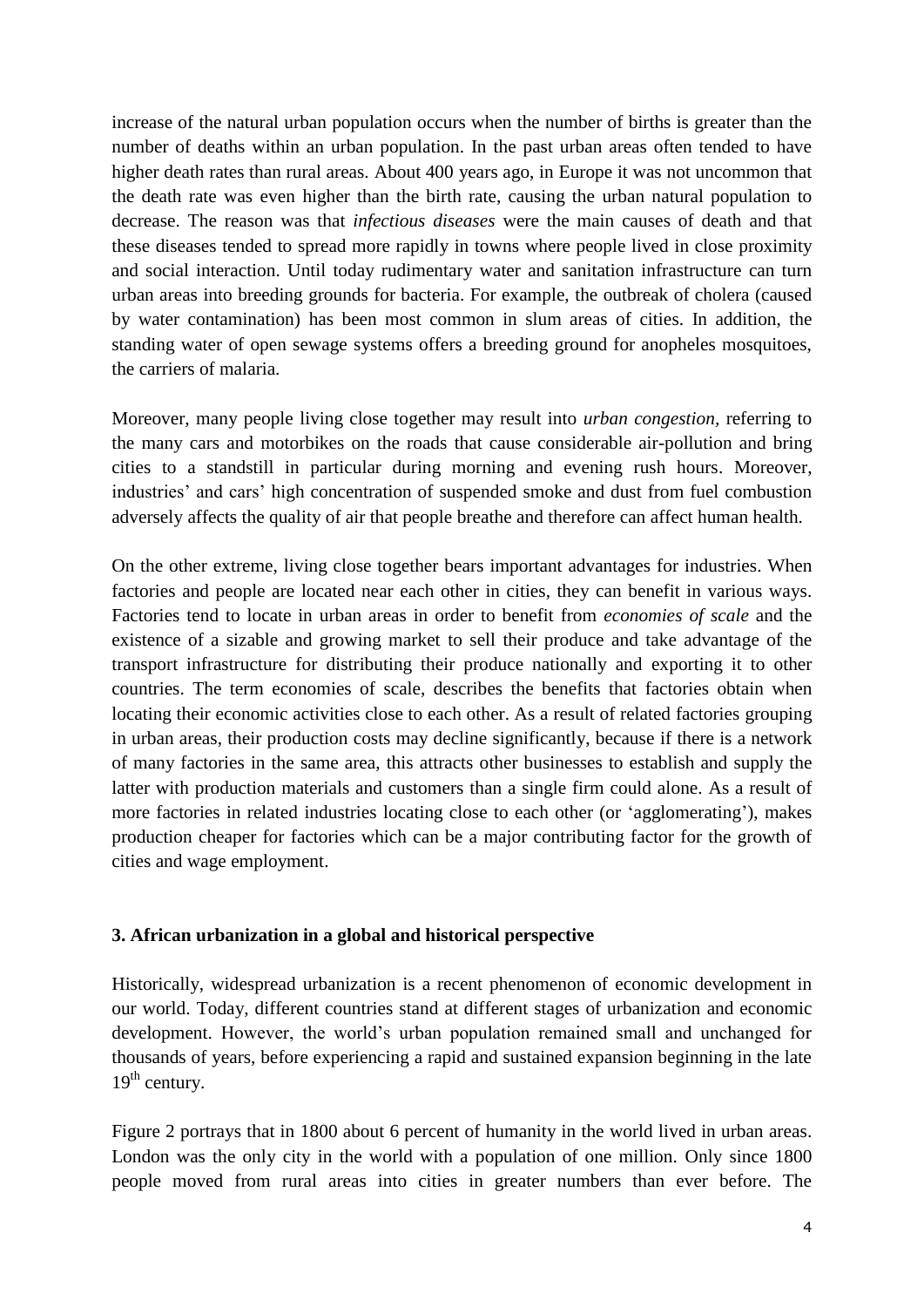fundamental event was the Industrial Revolution taking place in the  $18<sup>th</sup>$  and  $19<sup>th</sup>$  century in Western Europe when the rapid expansion of industries required more and more people to work in factories. This created new opportunities in cities that attracted people looking for employment and a better life. At the same time major changes in agricultural technologies increased agricultural productivity which allowed feeding an ever growing urban population.

In the  $20<sup>th</sup>$  century the pace of urban population growth accelerated even more rapidly. In 1900, 15 percent of the global population came to live in cities (Figure 2). By 1950 urban population rates doubled. However, the largest and fastest growth in the world's populations has taken place since 1950, after World War II.

From Table 1 and Figure 2 we can see that between 1950 and 2010 the level of urbanization in the world rose from 29 to 50 percent – meaning that for the first time in history the same number of people in the world lived in urban as in traditional rural areas. The speed of contemporary urban growth rates experienced by developing countries over the last sixty years is particularly rapid by historical standards. Between 1880 and 1940 the urban population of developing countries has increased by an annual average rate of 2.5 percent. However, between 1950 and 2010 the urban population of the less developed countries has grown at an average annual rate of around 3.5 percent. The three regions with the highest urban population share in 2010 were North and Latin America, followed by Europe. Table 1 also presents urban growth rates for the last sixty years. We can clearly see that the world experienced its greatest urban population growth between 1950 and 1975 and slowed down notably thereafter. Looking ahead, Figure 2 also presents future projections by the United Nations which tells us that the urban trend will continue, so that in 2030, 60 percent and by 2050, two-thirds of humanity will live in urban areas.



**Figure 2: Global urban population estimates, 1700-2050**

*Source: CLIO Infra (2012) and United Nations (2012)*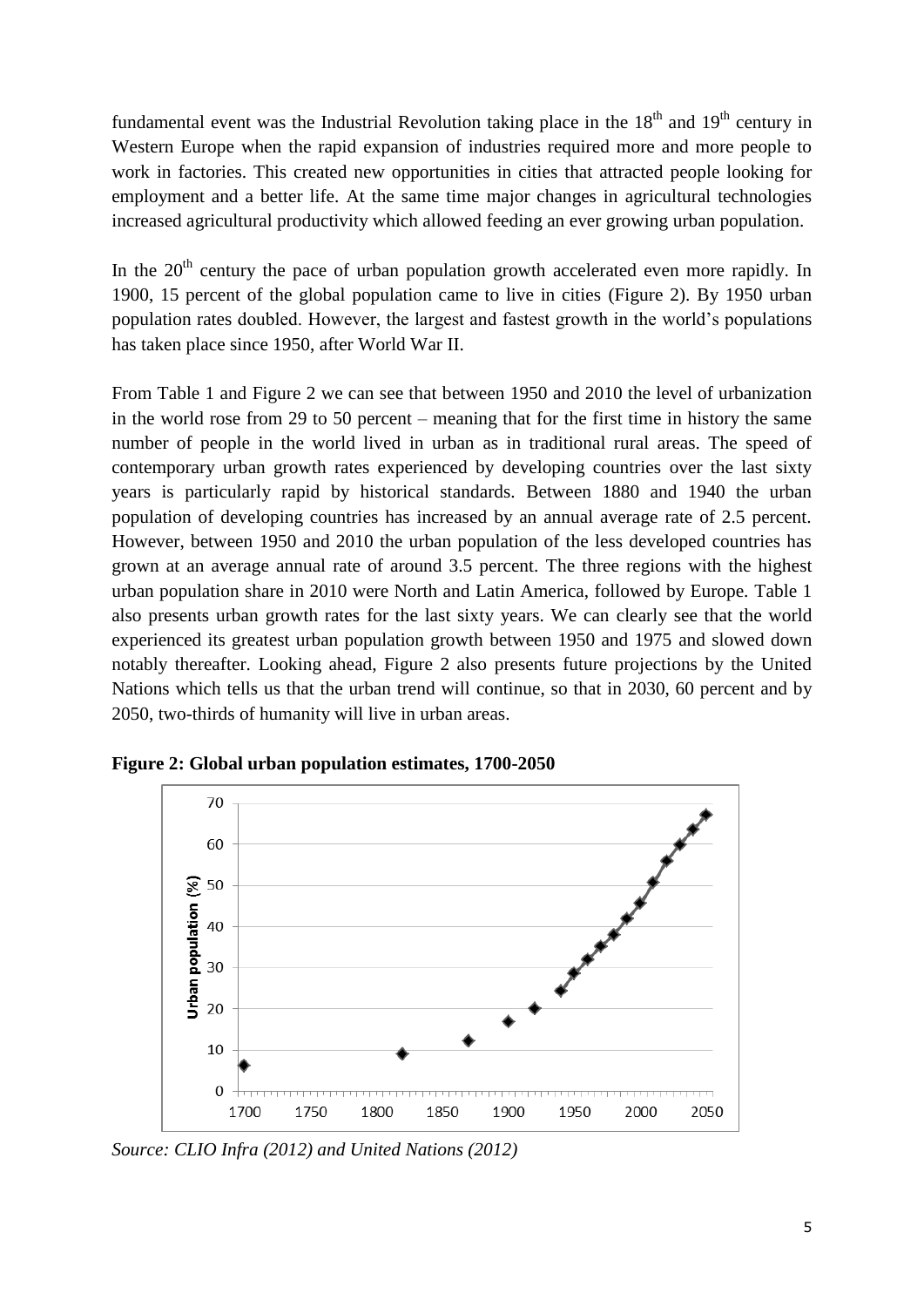|                 | Percent urban (%) |      |      | Urban growth rate $(\%)$ |           |         |
|-----------------|-------------------|------|------|--------------------------|-----------|---------|
|                 | 1950-75           | 1975 | 2010 | 1950-75                  | 1975-2000 | 2000-10 |
| Africa          | 11.1              | 21.7 | 37.3 | 5.03                     | 4.29      | 3.69    |
| Latin America   | 41.4              | 61.1 | 79.4 | 4.17                     | 2.78      | 1.67    |
| South East Asia | 15.4              | 23.2 | 48.5 | 3.57                     | 3.38      | 2.83    |
| North America   | 63.9              | 73.8 | 82.1 | 1,96                     | 1.30      | 1.31    |
| Europe          | 51.2              | 65.7 | 72.6 | 1.81                     | 0.62      | 0.42    |
| World           | 29.1              | 37.3 | 50.6 | 2.90                     | 2.48      | 2.19    |

**Table 1: Proportion of the population living in urban areas and rate of urbanization for the world's regions, 1950-2010**

*Source: United Nations (2012). Department of Economic and Social Affairs, Population Division: World Urbanization Prospects, the 2011 Revision. New York*

Both Table 1 and Figure 2 put Africa's urbanization experience into a long-term and global perspective. We can see that Africa over the past 60 years has been the least urbanized continent in the world, but it also has the highest urbanization rates presently. In 1950 just 11 percent of Africans were living in urban areas while 41 percent of the people in Latin America and 51 percent of Europeans lived in towns. In 2010 about a third of Africans lived in urban areas, whereas in North and Latin America and Europe the proportion exceeded 70 percent. In addition, Figure 3 also presents the future projections of people living in urban areas by 2050.

**Figure 3: Percentage of urban population in developing regions and Europe, 1950-2050**



*Source: United Nations (2012)*

In 2010, Africa's total population exceeded one billion of which approximately 325 million lived in urban settlements. According to projections this urban population number will triple in the next four decades reaching over 1 billion by 2040 and 1.23 billion in 2050 by which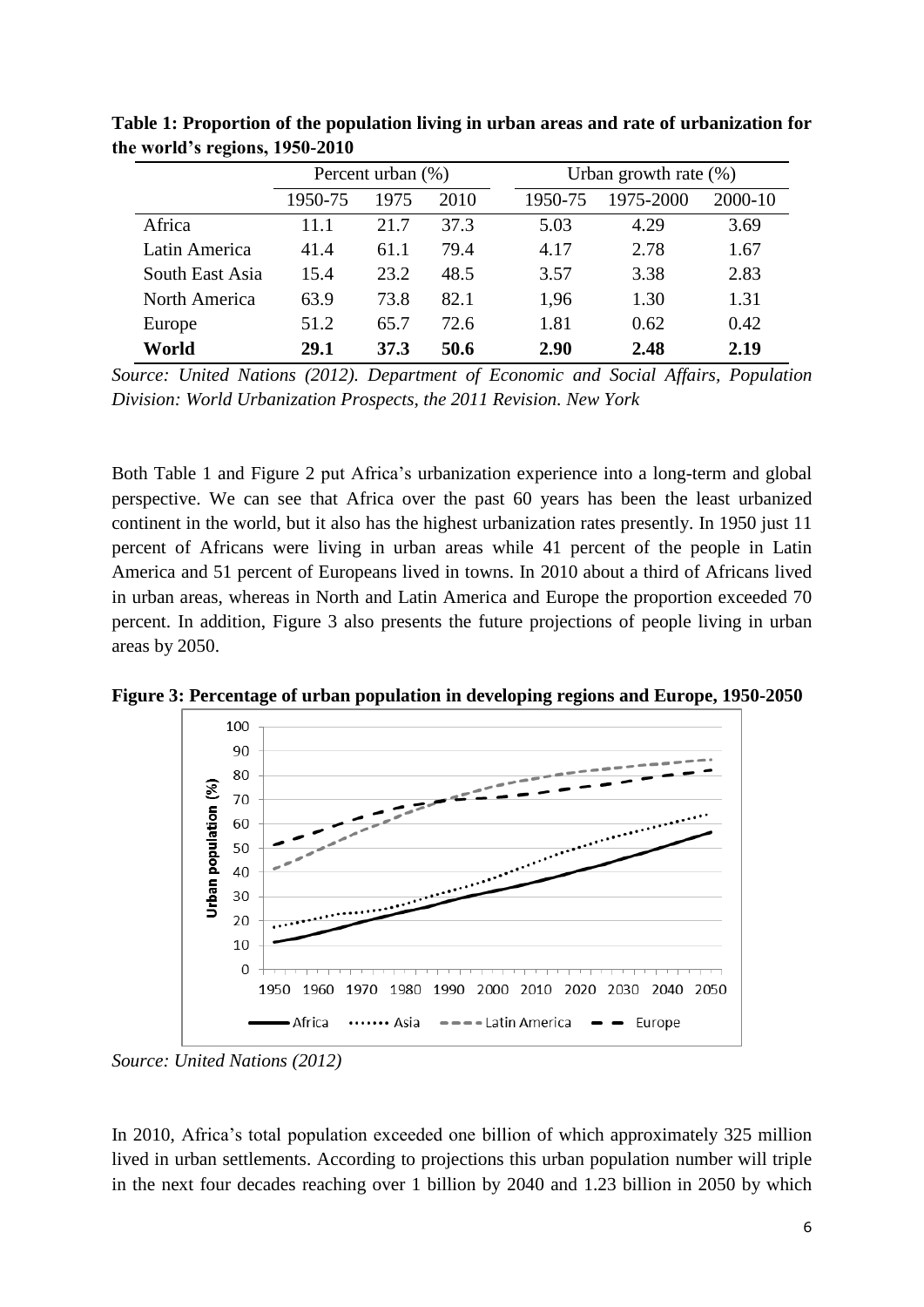time 60 percent of Africans will be living in urban Meanwhile, already densely urbanized regions, such as Latin America, North America and Europe will grow much slower. From Table 1 we can observe that the growth rates of urbanization tend to decline as the overall urbanization in each region rises, as there is an upper limit to how urban any population can become. Figure 3 suggests strongly that urbanization for Africa and Asia will continue dynamically in the next decades – catching up considerably with the world's other regions.



**Map 1a: Percentage of urban population and agglomerations by size class, 1960**

**Map 1b: Percentage of urban population and agglomerations by size class, 2011**



*Source: United Nations (2012)*

Map 1a and 1b below visualize the rapid pace of urbanization even better by comparing urbanization rates and the population size of cities for the year 1960 and 2011. As you can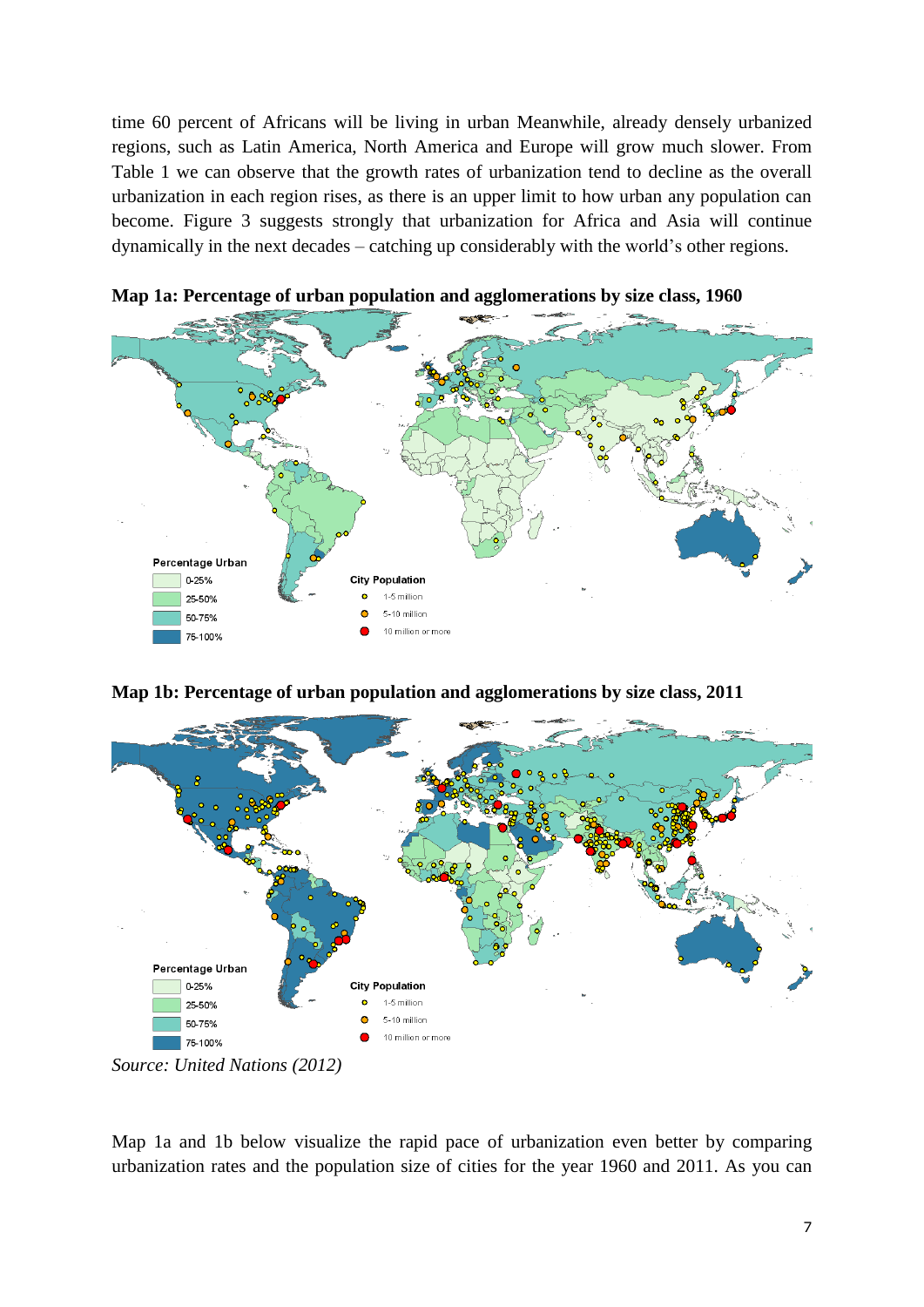tell from the two maps, both the proportion of countries' population living in urban areas (the shaded areas) and the number of cities with more than one million inhabitants (the dots) have increased significantly over the last 51 years. Whereas, until 1960 there were no cities with more than one million inhabitants in Africa except Alexandria and Cairo in Egypt, as well as Johannesburg in South Africa, by 2011 there are 50 cities on the continent with more than one million inhabitants. The top 5 African 'mega-cities' in terms of population (per area of agglomeration) in 2010 were: Cairo (Egypt, 11 million), Lagos (Nigeria, 10.6 million), Kinshasa (Rep. Congo, 8.8 million), Khartoum (Sudan, 5.2 million), and Luanda (Angola, 4.8 million).

From Map 1a and 1b we have learned that rapid urbanization is a relatively recent phenomenon for Africa. Next we seek to explain why and how urban areas have developed in Africa over the last century.

First, geographical location matters for human settlement. Usually in the past as in the present, there have been good reasons why towns developed where they currently are. For some of the larger areas of settlement in Africa the location of natural resources (e.g. water, energy sources, copper, gold and diamonds) was important in determining where people settled in the first place at the beginning of the colonial era in the late  $19<sup>th</sup>$  century. For example, completely new industrial-urban economies emerged as a direct consequence of the discovery of minerals in Southern and Central Africa. Rapidly urban areas started to grow around industrial plants and housed the mining companies' administration and workers. The first mineral discoveries in the late  $19<sup>th</sup>$  century regions that attracted migrant labourers were for example Johannesburg, Witswatersrand (gold) and Kimberly (diamonds) in South Africa, Kitwe and Ndola in Northern Rhodesia (now Zambia), and Lubumbashi (copper and cobalt) in the southern Congo (now DRC). Those areas grew rapidly into industrial mining, smelting and refining towns creating vast employment opportunities in the factories as well as offering a market for agricultural produce for surrounding farmers. South Africa became the largest producer of gold in the world and the majority came from the mining town of Johannesburg which already by then had a population of 250,000 (see Map 1a), making it the largest urban centre south of the Sahara. Mining created an urban-industrial civilization with high speed contrary to the more gradual development of towns in non-mining areas. The construction of the railway by colonial administrations for the extraction of natural resources and cash crops (e.g. cocoa, cotton, coffee, tobacco, sugar, and palm oil) to the coast also played an important role in determining the location of harbour towns for exports. For example, Nairobi was an uninhabited swamp and only started to attract settlement in 1899 when it became the railway depot and headquarters during the construction by the British of the railway line that connected Mombasa on the Indian Ocean coast with Uganda. Another driver behind initial urbanization in white settler colonies, such as Kenya, Southern Rhodesia (now Zimbabwe), and South Africa concerned the expropriation of fertile land from Africans which was parceled out to white settlers. The clearance of African inhabitants from their land by the colonial government marginalized Africans economically. They were forced into reserves or drifted into cities in search of work contributing to the rapid growth of Nairobi in Kenya and Salisbury (now Harare) in Southern Rhodesia for example.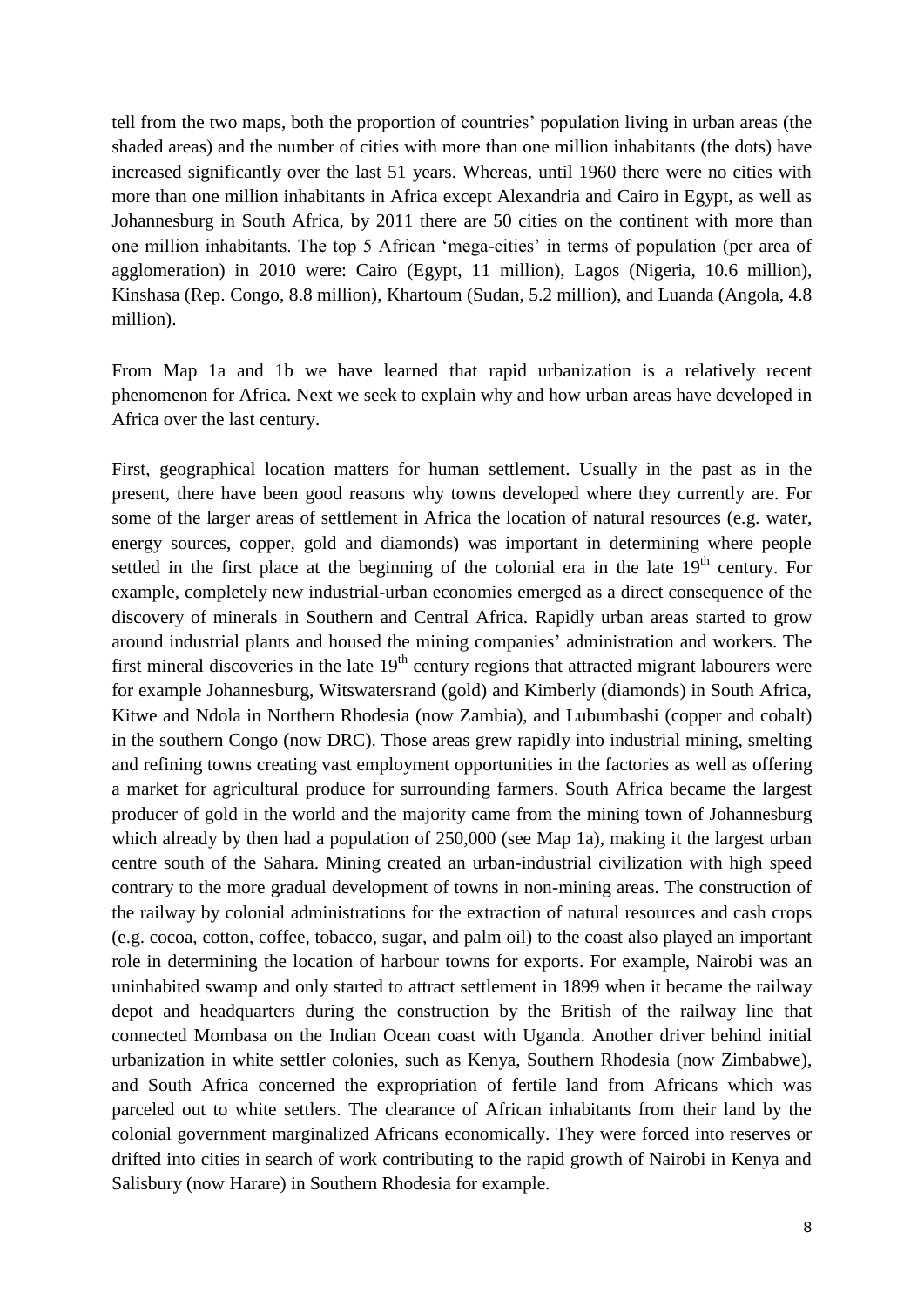Contrary to those recently built towns stand ancient towns in Africa. Location mattered for their existence as much as for natural resources described above. However, those towns originated mainly because of their geo-political location to control and manage ocean, river and land trade rather than the mining of minerals. In East Africa, the trading centres of Mombasa and Malindi on Kenya's coast exported spices, gold and ivory to Arabia and Asia whereas Zanzibar (now Tanzania) became the largest slave market in East Africa. Even older are the towns of Cairo and Alexandria in Egypt along the river Nile and its fertile plains. Moreover, cities in the West African Niger Valley, such as Timbuktu and Djenné (Mali) emerged as thriving centres of the trans-Saharan trade and Islamic scholarship many centuries ago. For this reason, Timbuktu is recognized by the United Nations as world heritage site. The drawing below displays an old view of Timbuktu around 1500.



*Ancient town - Timbuktu (Mali), UNESCO-World Heritage site since 1988*

## **4. The economic perspective of urbanization**

Historically, there has been a close relationship between urbanization and economic development. However, this account is mainly drawn from the experience of Europe and North America during the  $19<sup>th</sup>$  and  $20<sup>th</sup>$  century that experienced economic growth, development and urbanization at about the same time. In recent decades, similar processes of economic development and urbanization can be observed in many Latin American and Asian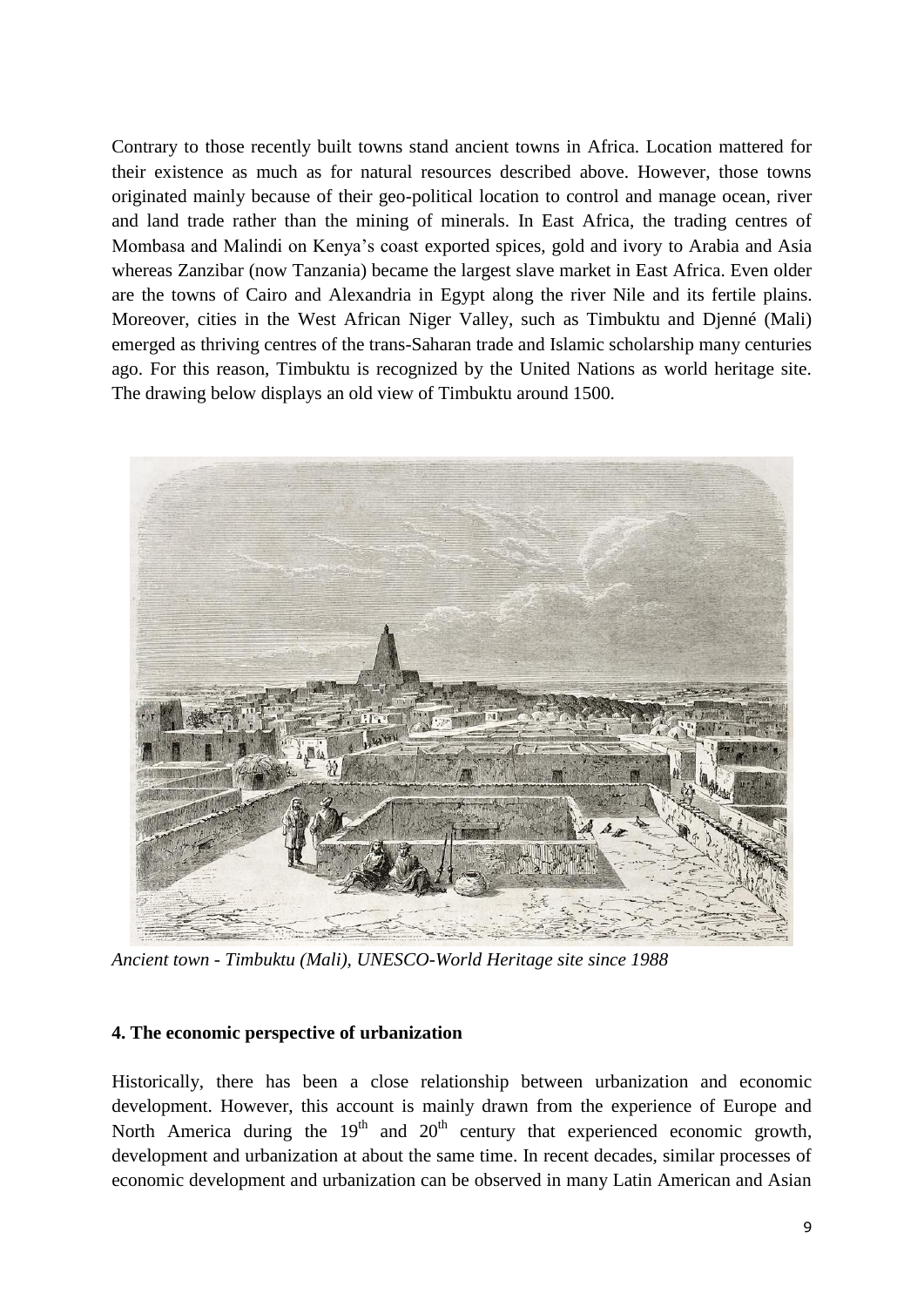countries. One of the underlying reasons for this relationship is that when the economy of a country grows, usually more jobs are created which are concentrated in urban areas. When cities can offer better employment opportunities in combination with higher wages than found in rural areas, people tend to move out of the rural based agricultural sector to try their "luck" in the urban-based industry and service sectors. In an economy, the long-term shift of people working in the rural agricultural sector to working in urban manufacturing and service based sectors is referred to as *structural change*.

Next, we want to compare in how far this historical and global relationship can also be applied to African countries. Our departure point is Figure 4 which indicates on its y-axis GDP per capita, expressed in US dollars of the year 2000 and on the x-axis the percentage of the population living in urban areas. Each dot represents one African country in the year 2011. Three things stand out. First, to simplify a little the trend line through the dots gives the impression that African countries with higher levels of economic development (measured as GDP per capita), are also more urbanized and vice versa. Second, the positive relationship between urbanization and GDP per capita however only seems to be true after the 50 percent urbanization, before that there is no relationship whatsoever. In other words, urbanization has not been accelerated by economic development and vice versa in those African countries where less than 50 percent of the population lives in towns or cities. Third, almost all African economies before the 50 percent urban threshold have GDP per capita levels below \$1,000 (with the exceptions of five countries) but have at the same time comparatively high urbanization rates between 20 and 50 percent. This gives the impression that urbanization in many African countries preceded economic development, yet there are indications that it occurred independently.



**Figure 4: Urbanization rate and GDP per capita in 49 African countries, 2011**

*Note: No data available for Djibuti, Libya, Sao Tomé and Principe, Somalia, South Sudan Source: World Bank (2012), World Development Indicators (WDI)*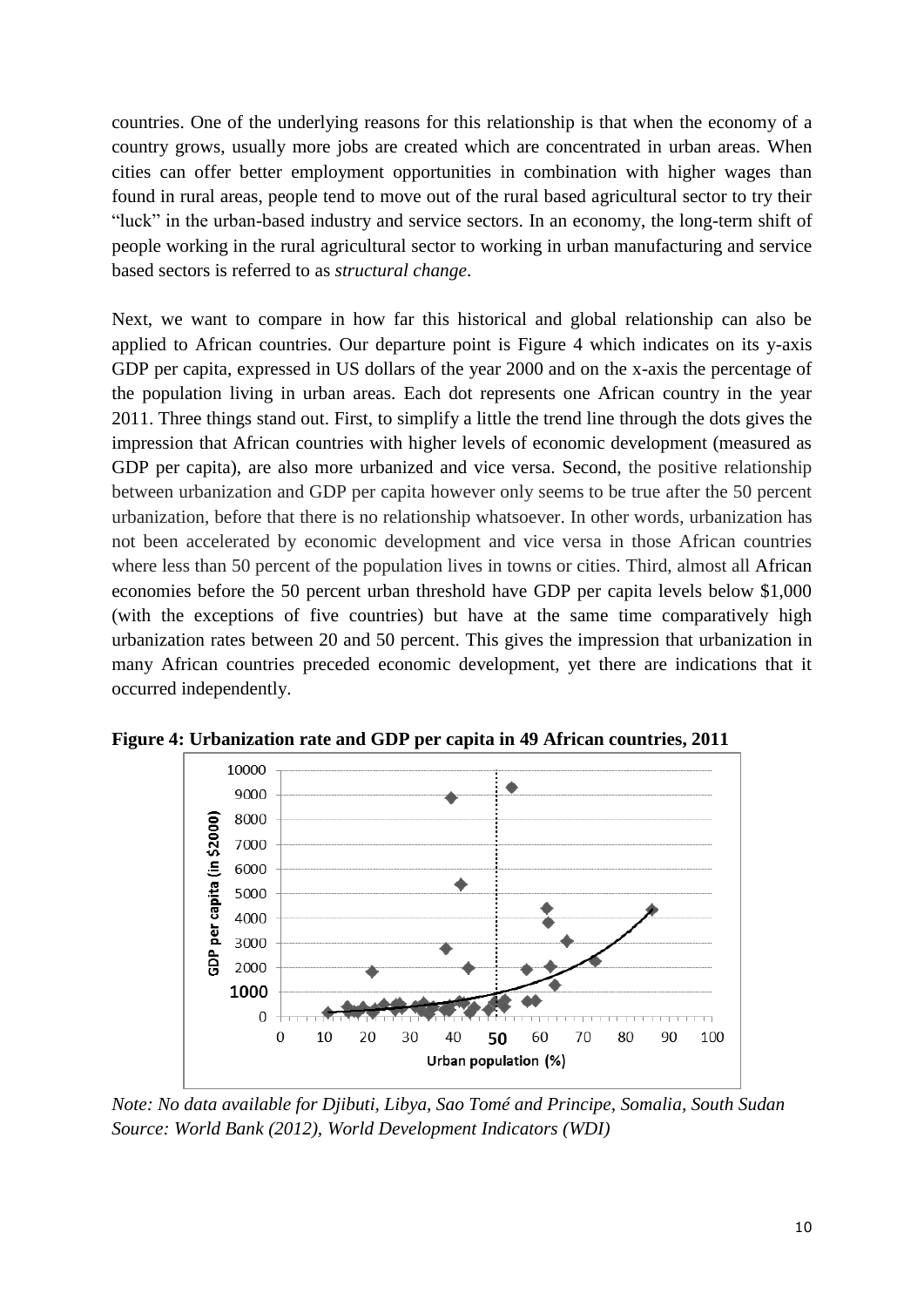Figure 4 illustrated the positive relationship between African economic development and urbanization and vice versa after an urbanization rate of 50 percent. Next, we want to find out whether this link also remains true on a country level.



**Figure 5a: Urbanization rates in a selection of highly urbanized African countries, 2011**

To do this we compare the ten most urbanized and least urbanized countries in sub-Saharan Africa shown in Figure 5a and 5b. Differently put, we compare those countries before and after the 50 percent urbanization threshold from Figure 4. The average GDP per capita (in 2000 US\$) in 2011 for the ten most urbanized sub-Saharan African countries is \$1,723 whereas for the ten least urbanized countries it comes to \$424. In other words, the most urbanized African countries have GDP per capita levels four times the least urbanized nations in Africa – supporting the overall trend we observed in Figure 4. One of the explanations is that six of the top-ten urbanized countries have vast oil reserves (Angola, Cameroon, Congo Rep., Gabon, Ghana, and Nigeria) which contribute to higher GDP levels and resources to invest into the development of cities and associated industries. Moreover, all countries (with the exception of Botswana) have access to the sea and therefore direct access to world markets via ocean trade (export and import) which generally favours economic development through cheaper transport costs.

However, all of the least urbanized African countries (with the exception of Eritrea) are landlocked. Access to the sea is very important to foreign companies when determining whether to open a factory (typically in urban areas) in Africa because it reduces transport costs for export significantly. As factories typically locate close to each other to benefit from economies of scale the geographical advantage seems to have added to economic development and urbanization. In sum, we can find a positive relationship between the level of urbanization and the level of economic development and vice versa for African countries if we compare the least and most urbanized African countries. However, an overall statistical

*Source: World Bank (2012)*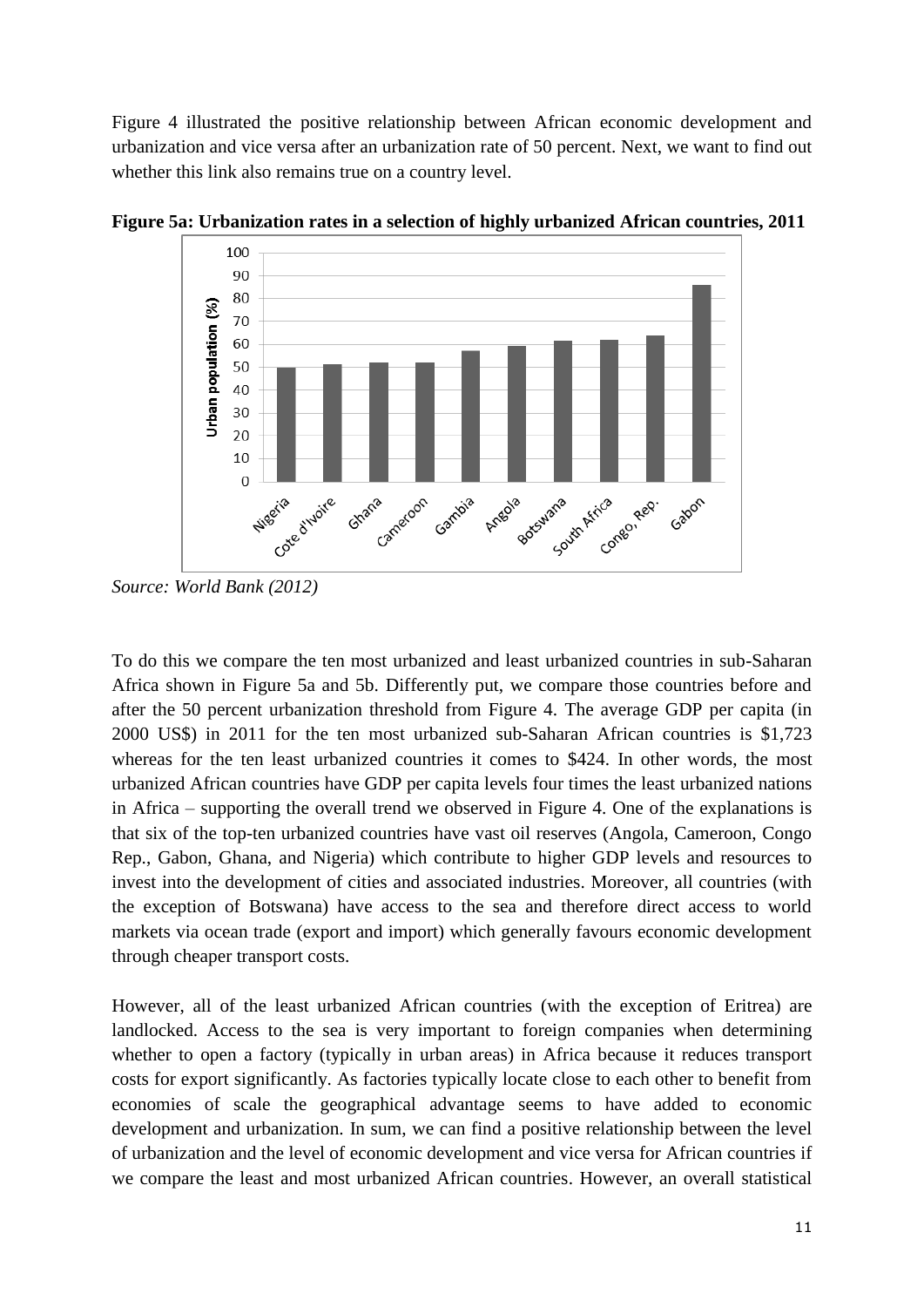relationship between urbanization and economic development seems to be restricted to African countries that have reached the 50 percent threshold of urbanization.



**Figure 5b: Urbanization rates in a selection of less urbanized countries in Africa, 2011**

*Source: World Bank (2012).*

# **5. What makes African cities grow?**

Urbanization (unlike urban growth) is the result of rural Africans coming to live in urban areas in search of employment and a different lifestyle than known from the countryside. However, the rapid pace of urban growth in Africa is caused primarily by the natural increase of the urban population and secondary by rural-to-urban migration. Africa's urban population started to grow rapidly since World War II when European colonial governments, especially Britain and France, started to prepare colonies for independence which brought about an expansion of the general public health and sanitation, especially in urban settings, built clinics and hospitals and made basic medicines widely available.

Over the last decades improved health care services, mass-immunization programs, access to cheap medicines, and diffusion of basic knowledge about personal hygiene and sexually transmitted diseases led to sharp reduction in mortality. In particular child mortality began to fall due to better treatments for polio, measles, diarrhea and malnutrition. Those interventions reduced infectious and parasitic diseases that used to thrive in densely populated urban settlements in the past and determined to a large amount urban population growth. A reduced disease burden in towns then resulted into lower urban (infant) mortality rates, allowing for an increase in the natural urban population. In addition, improved access to surplus food and energy supplies, partly through productivity and infrastructure improvements as well as imports and international aid over the last 60 years led to significant improvements in life expectancy in urban and rural areas across Africa. In combination with persistently high fertility rates of 5 children born on average per woman, this led to a population boom of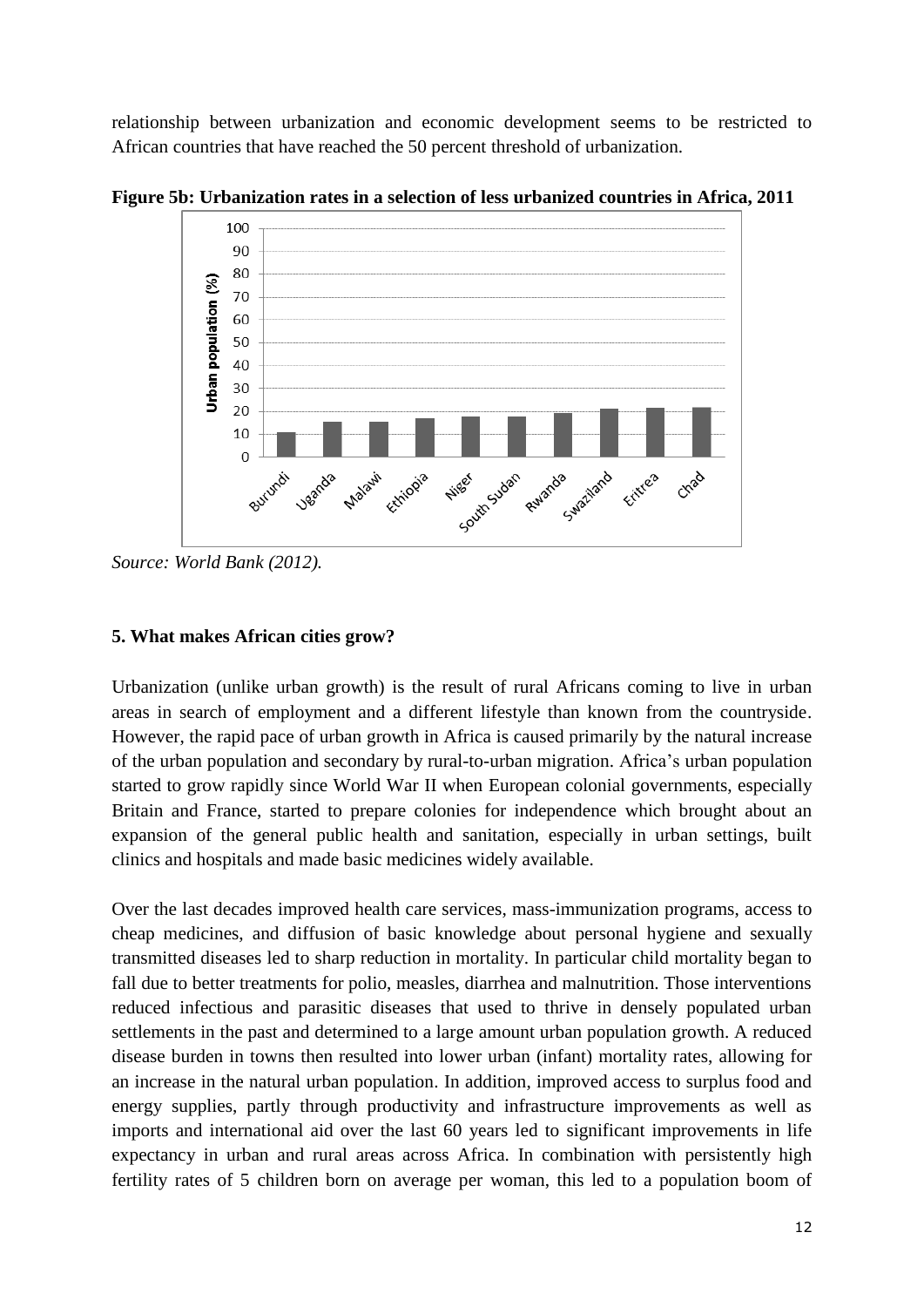historically unprecedented size which also drives rapid population growth in urban areas which is independent of rural-urban migration. In other words, the rapid growth of Africa's urban population (unlike urbanization) is driven primarily by rapid population growth in urban areas, while rural-to-urban migration is the prime driver of urbanization.

Subsequently, we want to understand why people from the rural countryside decide to move to urban areas? People choose to move to the city for various individual reasons. Those motives can be summarized as so-called *push* and *pull factors*. A push factor is something that can force or encourage people to move away from rural areas to urban sectors. Such a decision can be influenced by environmental factors such as land scarcity, famine, drought, and flooding in rural areas. Other push factors may include war and conflict, lack of employment opportunities in rural areas, poor education and medical services, extreme rural poverty, or the desire to escape from unhappy family circumstances and gender discrimination (e.g. early and forced marriage or female circumcision).

On the other hand, *pull factors* encourage people to move to urban areas. Those include the chance to get employed in the urban industrial and service sectors that provide higher urban wages while urban centres provide better access to medical and education services. Certainly, one important incentive that "pulls" people into cities is the prospect of finding a job. In most regions in Africa we can observe a strong link between urbanization and the settling of industries and service providers. The industrial and service sectors of the economy are usually located in urban areas. As economic growth sets off in the urban sector, factories tend to be located in urban areas in order to reap the benefits of *economies of scale* explained in Section 2 and the existence of a sizable and growing market for manufactured goods. It is important to note that these increasing returns to scale for firms are a major contributing factor to the growth of cities, as they contribute significantly to employment opportunities (or probabilities). When a city's economy is prospering it attracts people, not only because cities offer better employment opportunities but also higher wages than rural agriculture. In addition, industries that provide services to consumers, such as for example lodging, catering, and, printing also tend to be attracted to urban areas by the growing numbers of people to reside. Moreover, firms also value the proximity to administrative institutions which regulate commercial activities and a larger concentration of consumers - "the market".

However, although the economic attraction of cities for rural people are certainly important for rural-to-urban migration, it is worth noting that social and cultural attractions also play an important role for why people migrate, as city residents have access to a completely different lifestyle almost unknown in rural settings. In particular for young adults cities are the more dynamic and interesting places as it gives access to exciting social and cultural events. The much higher density of people living together also provides increased social interaction and a larger marriage market for men and women. Furthermore, many rural-to-urban migrants are only temporary urban citizens in order to spread risk in household income earning strategies, where some family members remain at the farm and others try their 'luck' in the cities. Villagers who migrate from towns moreover hope to obtain better income, to save money to pay a bride price upon return to the village, to find jobs which they consider more suitable for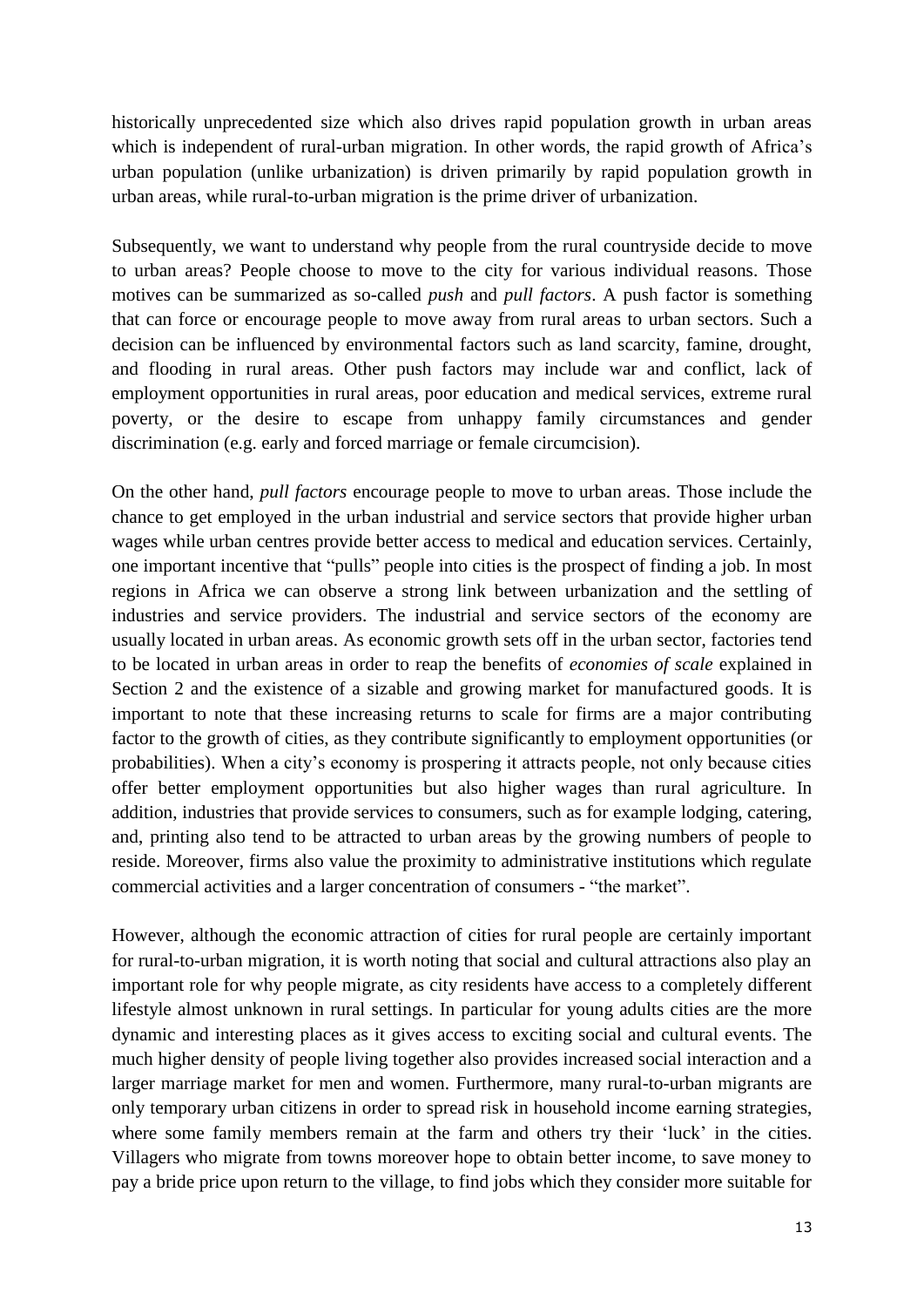literate persons than farming or to escape tribal discipline. Also the costs of migration play an important factor when people take the decision to move from rural areas into urban areas. Those include for example: transport costs, higher living costs than in rural areas, and psychological or social adjustment to a new environment.

## **6. Challenges and opportunities of urbanization in Africa**

However, cities' promises are not always fulfilled. Cities may be known for employment and higher living standards on average, but not everyone who moves to the city, or is born there, benefits from it. Intense demographic pressure in urban areas has been a source of reasonable concern for African governments and the international aid community. Urbanization and urban growth without respective economic growth and structural change in many African countries has resulted in a situation whereby cities grew in tandem with slums and informal economic activity. Slums (also referred to as townships or squatter settlements) are perhaps the best indicator that urban growth with limited economic growth has not improved the living standards of all city inhabitants. The United Nations have introduced a definition of slums:

"A slum household is defined as a group of individuals living under the same roof lacking one or more of the following conditions: access to improved water; access to improved sanitation facilities; sufficient living area (not more than three people sharing one room); structural quality and durability of dwellings; and security of tenure." (UN-HABITAT, 2008).

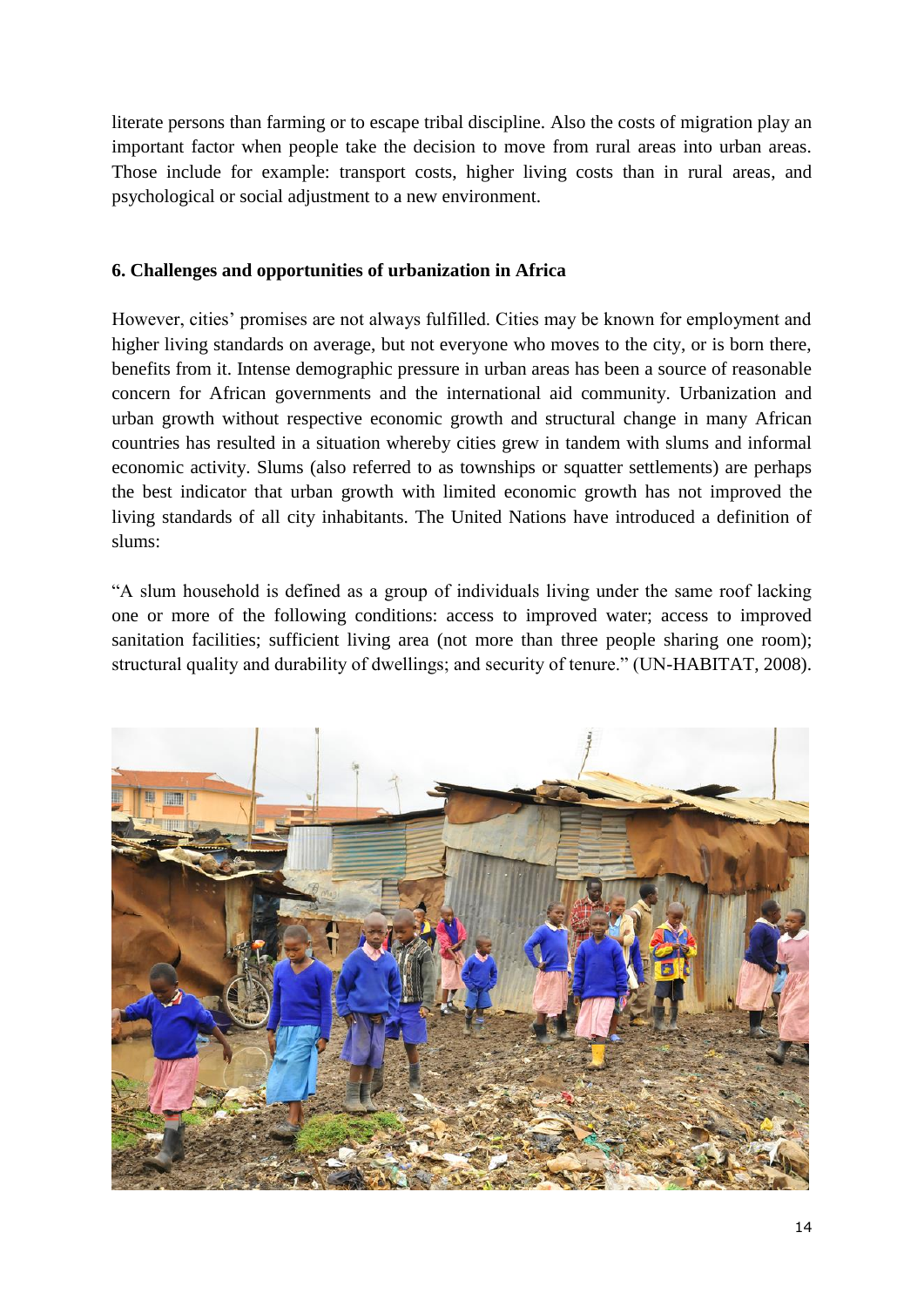## *The shady side of urbanization – children playing in Nairobi's Kibera slum (Kenya)*

The two largest slums in Africa, *Kibera* in Nairobi (Kenya) and *Khayelitsha* in Cape Town (South Africa) symbolically stand for the discussed unequal economic and urban growth where its residents live in shacks build from discarded wood, cardboard or iron sheets without running water and electricity. Often they appear to be heavily polluted by human waste, garbage, and dust. The open sewage systems exacerbate the threat of illnesses and diseases for residents of slums, and are particularly harmful to children and pregnant women. Also, unplanned and rapid urban expansion threatens ecologically sensitive areas, such as ocean coasts, rivers and wetlands. The photo above portrays the typical living conditions in Nairobi's Kibera slum (Kenya).

About six in ten African urban residents are slum dwellers illustrated in Table 2. This is an extraordinary high rate compared to the situation in other developing regions such as Latin America and Southern Asia. Table 2 also presents the six African countries with the highest percentage of urban population living in slums where at least eight of every ten urban residents are slum dwellers. This strongly suggests that urbanization has taken place in the absence of improved economic opportunities for many urban residents but is taking place because people are physically moving out of the countryside. However, instead of finding employment in the industrial sector it has taken them into employment in the urban informal sector or conditions of unemployment. The parallel increase of slum residents has some serious repercussions for the security of those areas, as criminal rates, drug abuse, prostitution and HIV infection rates appear to be more prevalent in urban areas, and are particularly high in slums, where people live even closer to each other. For example, HIV/AIDS has slowed the pace of urbanization in the countries of eastern and southern Africa, as more people died in urban areas due to AIDS relative to rural areas.

|                      | $\%$ in slums |
|----------------------|---------------|
| Sudan                | 94            |
| Central African Rep. | 94            |
| Chad                 | 91            |
| Angola               | 87            |
| Niger                | 83            |
| Ethiopia             | 82            |
| <b>Total Africa</b>  | 62            |
| <b>Latin America</b> | 27            |
| Southern Asia        | 43            |

**Table 2: Share of slum dwellers (% of urban population) in developing regions, 2005**

*Source: UN-HABITAT (2008).*

## **7. Conclusion**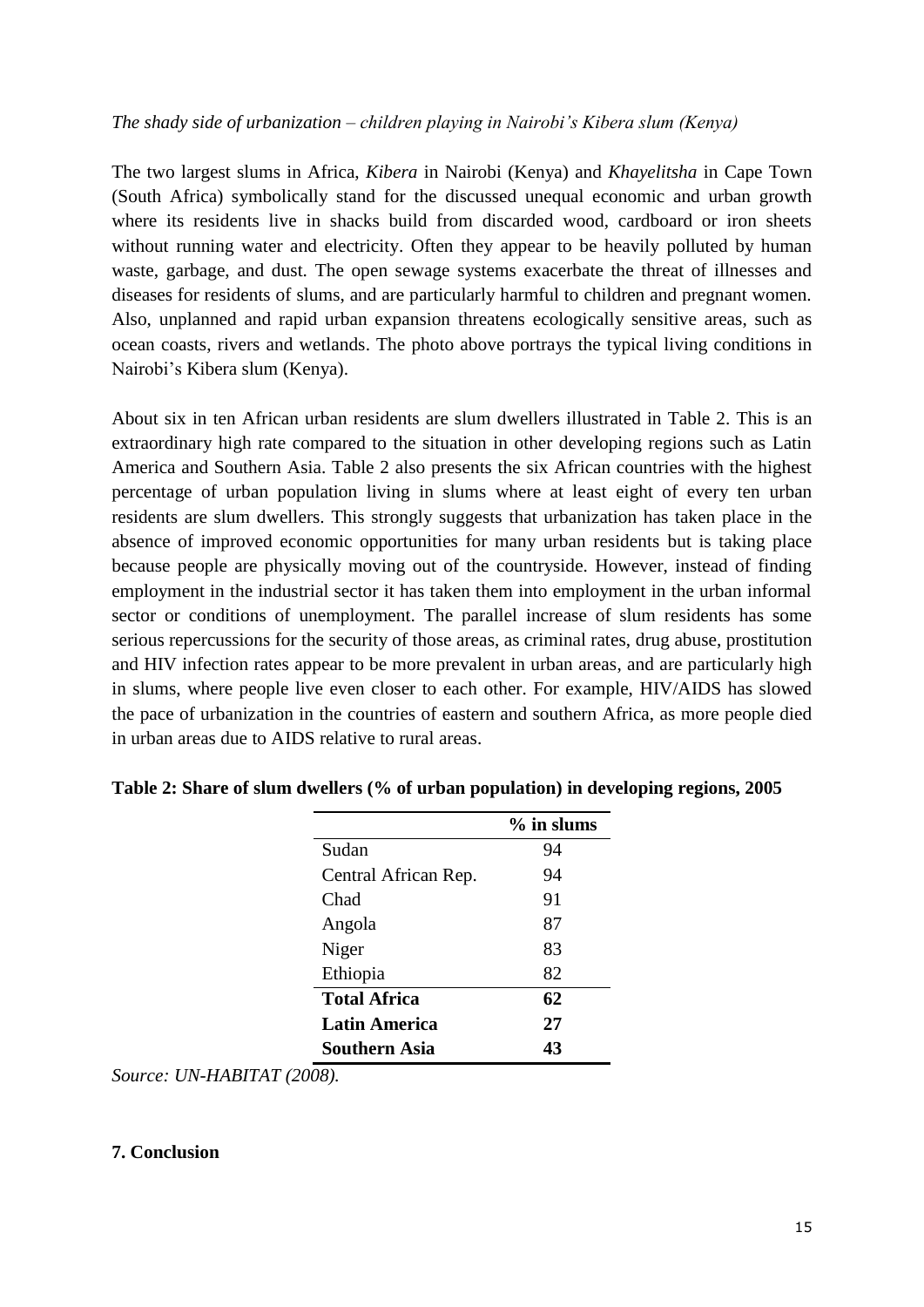There is a worldwide trend towards urbanization. For the first time, in 2010, Africa's total population exceeded one billion, of which a population of 395 million Africans lives in urban areas. This urban population is projected to grow to one billion in 2040, and to 1.23 billion in 2050, by which time more than half of all Africans will be living in cities, and consequently cease being predominantly rural. In other words, the ongoing rapid urban transition across Africa is one of the most significant and dynamic transformations taking place in contemporary Africa. Despite the fact that Africa currently has the lowest urbanization rate in the world it has the fastest rate of urban growth of all continents in the world.

Rural-to-urban migration is the prime driver of urbanization across Africa for which Africans from rural areas react to individual pull and push factors. Natural urban population increase is the main contributor to urban growth, caused by gains in life expectancy (or mortality decline) due to improved disease control and increased access to surplus food supplies which combined with a minimal fertility decline provided the necessary conditions for an unprecedented urbanization to occur in African countries. Those welfare achievements occurred more rapidly than economic growth and development in many African countries. As a result, many countries in the region experienced urbanization without equal economic development. Moreover, an overall relationship between urbanization and economic development is restricted to African countries where the majority of the population already resides in cities. The unequal combination of rapid urbanization without sufficient economic growth also resulted into low living standards in African cities with the majority of urban residents living in slums. If African cities want to be able to control the masses of people coming to live and being born in cities they need to plan for investing into urban infrastructure and housing facilities, since the future of African societies and culture will likely be played out mostly in cities – not in the countryside.

## **Study questions**

- 1) Make a list of five things you associate with a city things that cannot be found in rural areas. Then, explain why you want to remain to live in your city. Or, alternately, describe why you would want to leave your city.
- 2) Explain the difference between the concepts of urbanization and urban growth? What are the two prime drivers of those processes?
- 3) In urban areas people live closer together than in rural areas. Name some advantages and disadvantages of living close together in urban areas.
- 4) What are the challenges caused by urbanization without sufficient economic growth in Africa?